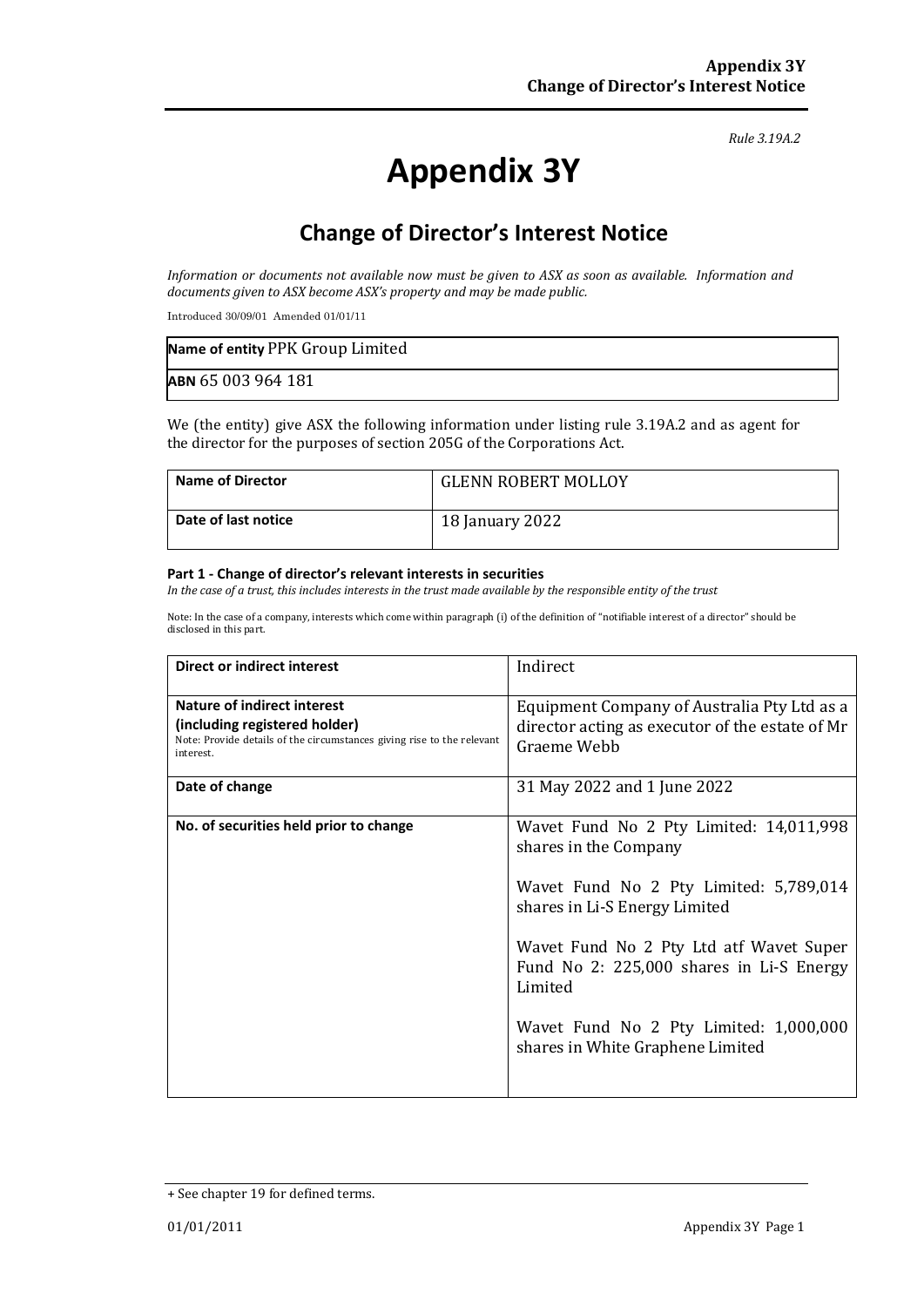| No. of securities held prior to change (cont.) |                                                                                                                                                                 |
|------------------------------------------------|-----------------------------------------------------------------------------------------------------------------------------------------------------------------|
|                                                | Brian Charman + Glenn Molloy + Fiona Toltz<br>as (non bare) joint trustees of the Fiona<br>Testamentary trust: 150,000 in the Company                           |
|                                                | Brian Charman + Glenn Molloy + Fiona Toltz<br>as (non bare) joint trustees of the Fiona<br>Testamentary trust: 57,690 shares in Li-S<br><b>Energy Limited</b>   |
|                                                | Molloy Family Foundation Pty Ltd in which<br>Mr Molloy is the sole director: 51,123 in the<br>Company                                                           |
|                                                | Molloy Family Foundation Pty Ltd in which<br>Mr Molloy is the sole director: 19,661 in Li-S<br><b>Energy Limited</b>                                            |
|                                                | Samtyl Investments Pty Ltd as trustee of the<br>Molloy Property trust. Mr Molloy is a<br>potential beneficiary: 400,000 shares in Li-S<br><b>Energy Limited</b> |
|                                                | Equipment Company of Australia Pty Ltd as a<br>director acting as executor of the estate of Mr<br>Graeme Webb: 6,674,866 in the Company                         |
|                                                | Equipment Company of Australia Pty Ltd as a<br>director acting as executor of the estate of Mr<br>Graeme Webb: 3,759,413 in Li-S Energy<br>Limited              |
|                                                | Glenn Robert Molloy and Tyla Marie Molloy<br>as trustees for BR Humphreys: 75,000 shares<br>in Li-S Energy Limited                                              |
| <b>Class</b>                                   | Ordinary Shares in the Company                                                                                                                                  |
|                                                | Ordinary shares in a related listed company,<br>Li-S Energy Limited                                                                                             |
|                                                | Ordinary shares in a related unlisted public<br>company, White Graphene Limited                                                                                 |
| <b>Number acquired</b>                         | 146,500 ordinary shares in the Company on<br>31 May 2022                                                                                                        |
|                                                | 53,500 ordinary shares in the Company, on 1<br>June 2022                                                                                                        |

<sup>+</sup> See chapter 19 for defined terms.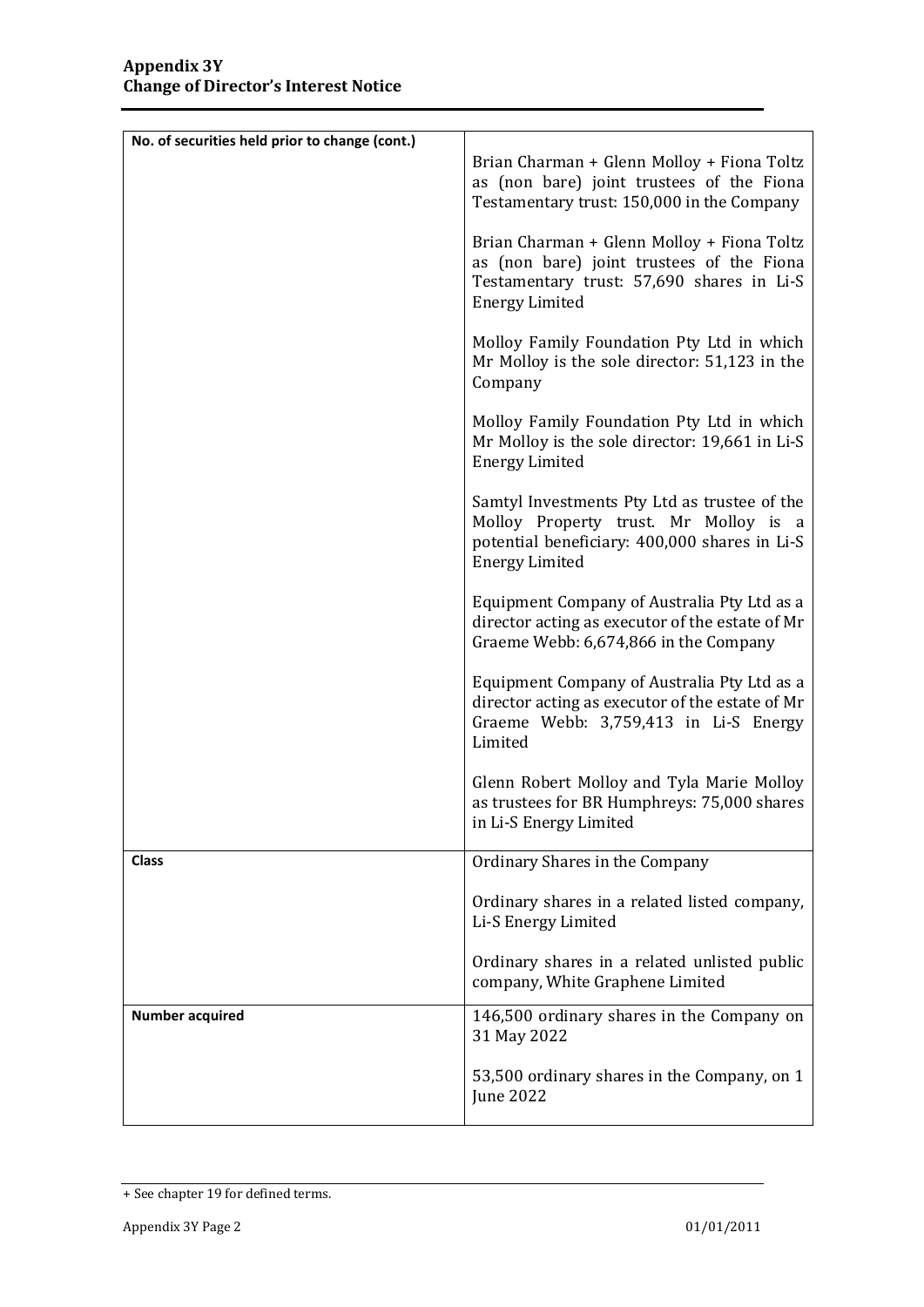| Number disposed                                                                                              | Nil                                                                                                                                                         |
|--------------------------------------------------------------------------------------------------------------|-------------------------------------------------------------------------------------------------------------------------------------------------------------|
| <b>Value/Consideration</b><br>Note: If consideration is non-cash, provide details and estimated<br>valuation | \$429,205.30 (in relation to the 146,500<br>Shares purchased on 31 May 2022)<br>\$151,990.02 (in relation to the 53,500 Shares<br>purchased on 1 June 2022) |

<sup>+</sup> See chapter 19 for defined terms.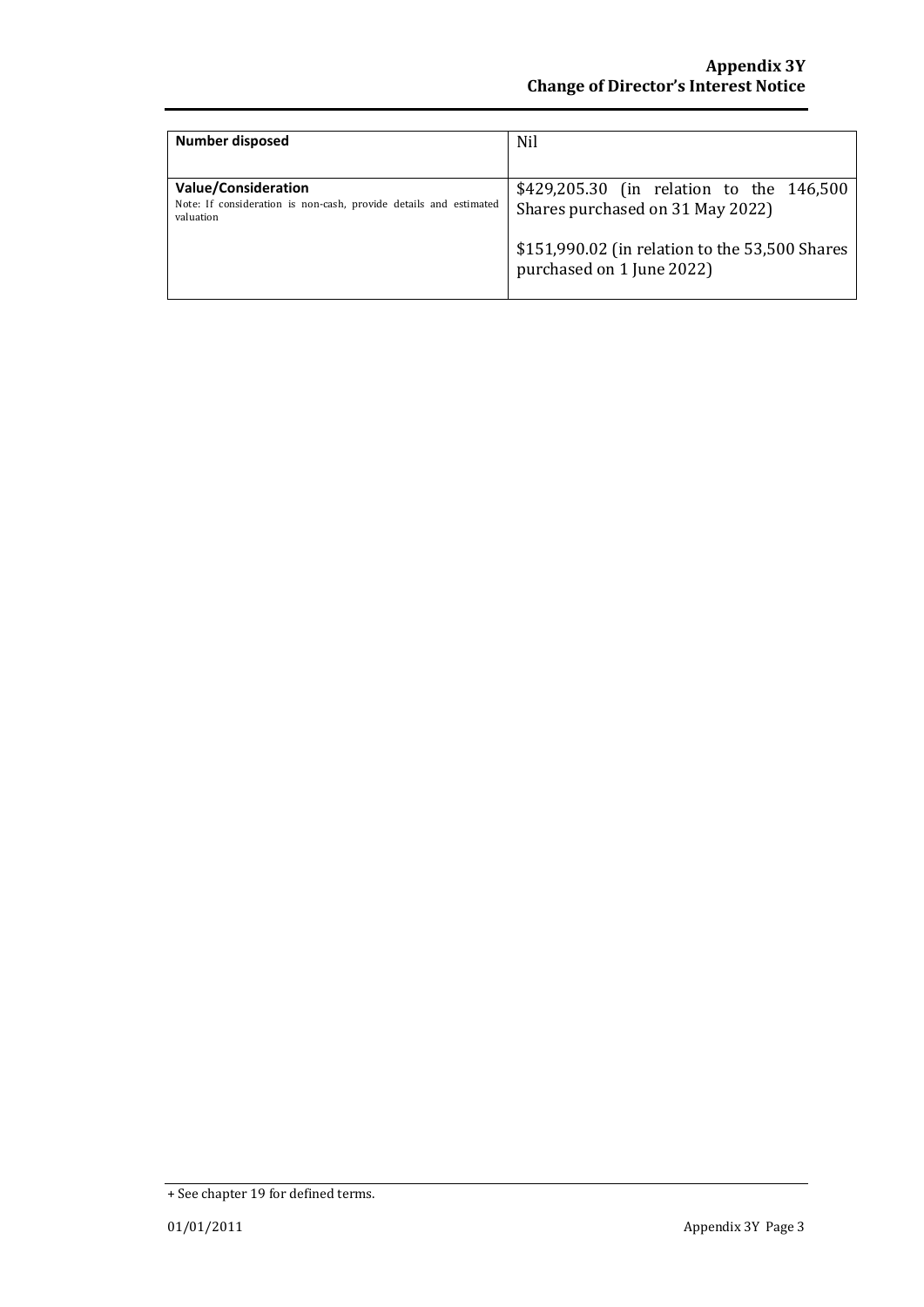| No. of securities held after change | Wavet Fund No 2 Pty Limited: 14,011,998<br>shares in the Company                                                                                                |
|-------------------------------------|-----------------------------------------------------------------------------------------------------------------------------------------------------------------|
|                                     | Wavet Fund No 2 Pty Limited: 5,789,014<br>shares in Li-S Energy Limited                                                                                         |
|                                     | Wavet Fund No 2 Pty Ltd atf Wavet Super<br>Fund No 2: 225,000 shares in Li-S Energy<br>Limited                                                                  |
|                                     | Wavet Fund No 2 Pty Limited: 1,000,000<br>shares in White Graphene Limited                                                                                      |
|                                     | Brian Charman + Glenn Molloy + Fiona Toltz<br>as (non bare) joint trustees of the Fiona<br>Testamentary trust: 150,000 in the Company                           |
|                                     | Brian Charman + Glenn Molloy + Fiona Toltz<br>as (non bare) joint trustees of the Fiona<br>Testamentary trust: 57,690 shares in Li-S<br><b>Energy Limited</b>   |
|                                     | Molloy Family Foundation Pty Ltd in which<br>Mr Molloy is the sole director: 51,123 in the<br>Company                                                           |
|                                     | Molloy Family Foundation Pty Ltd in which<br>Mr Molloy is the sole director: 19,661 in Li-S<br><b>Energy Limited</b>                                            |
|                                     | Samtyl Investments Pty Ltd as trustee of the<br>Molloy Property trust. Mr Molloy is a<br>potential beneficiary: 400,000 shares in Li-S<br><b>Energy Limited</b> |
|                                     | Equipment Company of Australia Pty Ltd as a<br>director acting as executor of the estate of Mr<br>Graeme Webb: 6,874,866 in the Company                         |
|                                     | Equipment Company of Australia Pty Ltd as a<br>director acting as executor of the estate of Mr<br>Graeme Webb: 3,759,413 in Li-S Energy<br>Limited              |
|                                     | Glenn Robert Molloy and Tyla Marie Molloy<br>as trustees for BR Humphreys: 75,000 shares<br>in Li-S Energy Limited                                              |

<sup>+</sup> See chapter 19 for defined terms.